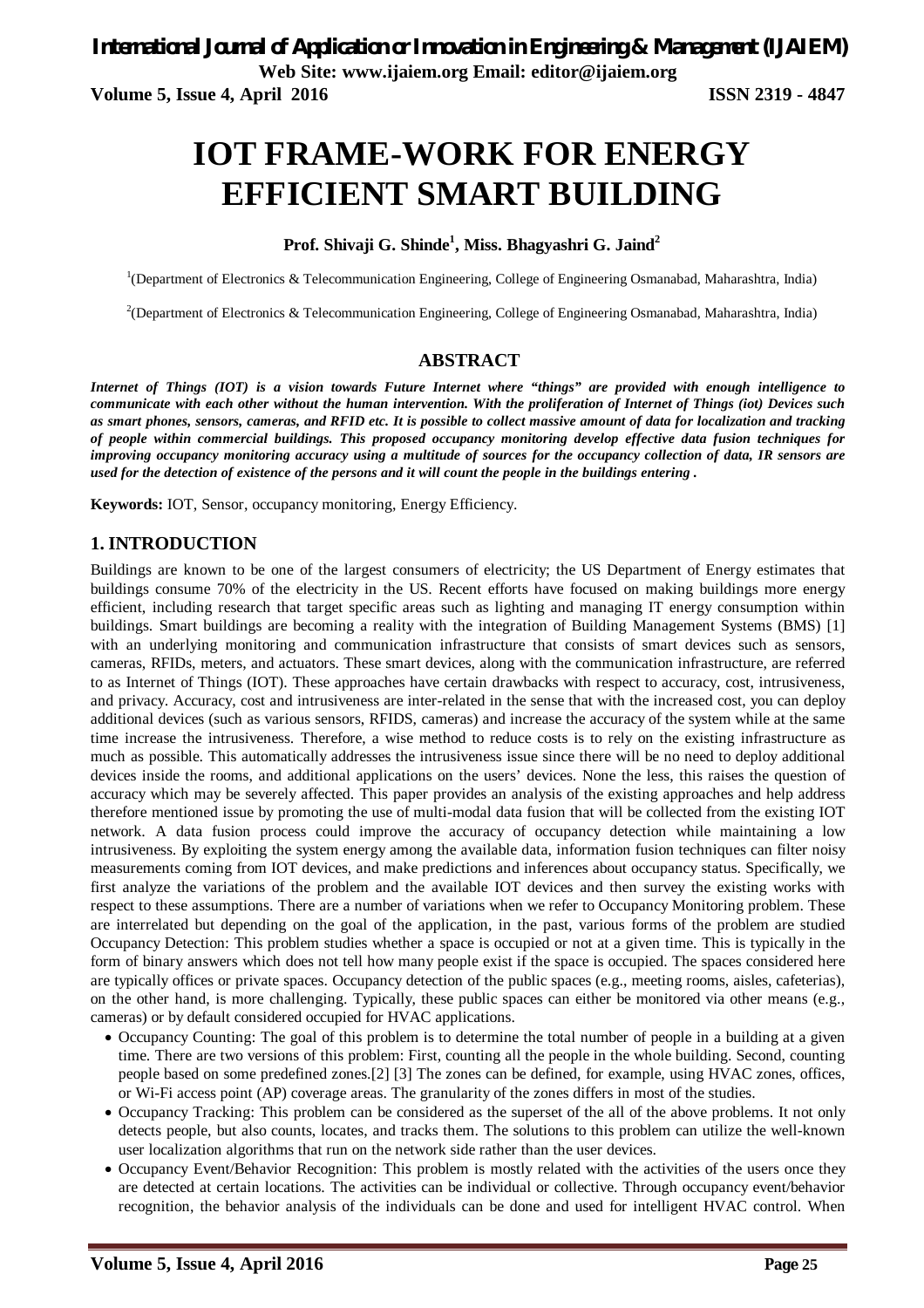# *International Journal of Application or Innovation in Engineering & Management (IJAIEM)* **Web Site: www.ijaiem.org Email: editor@ijaiem.org Volume 5, Issue 4, April 2016 ISSN 2319 - 4847**

investigating these problems, researchers relied on several network and IOT devices. These can also be classified into the following categories in order to assess the cost and intrusiveness of the approaches [4].

- **Tier-1:** Approaches which rely on the existing Wi-Fi infrastructure without any addition of hardware or software.
- **Tier-2:** Approaches which additionally require new software to be installed on APs or client devices.
- **Tier-3:** Approaches which requires new hardware/software deployment. This category can either aggregate several IOT devices or use one of the other IOTs such as sensors or cameras.

In this paper, we survey the existing occupancy monitoring approaches based on the tiers above. Specifically, Tier-1 and Tier-2 are considered under WiFi-based occupancy monitoring. Tier-3 can be divided into several classes, where we will survey sensor-based and camera-based occupancy monitoring techniques in this paper. The approaches that fused data from several IOTs will also be reviewed under data fusion based occupancy monitoring techniques. Buildings, both residential and commercial, represent one of the highest energy consumption fields in the world. This tendency is particularly pronounced in developed countries, where between 20% and 40% of the total energy consumed is related with buildings. Reduction of the carbon footprint [5] [6] on a global scale as well as ensuring energy efficiency of buildings are key goals of high priority for multi-disciplinary researchers in the fields of building engineering and energy policy. IOT has raised interest in many fields, both from the industrial sector, for which it is seen as a new market opportunity, and from researchers and public stakeholders, where IOT is seen as a tremendous experimentation field able to deal with major technological challenges worldwide. Energy efficiency, social exclusion or urbanization processes are some fundamental challenges gaining attention in this area. In this sense, different IOT application domains have been already proposed. But the heterogeneity of resources and service attributes, and the dynamicity of mobile environments, require efficient solutions that can discover services matching them to the data and capability requirements from users and different application contexts.

# **2. BACKGROUND**

Although much interest has been put into smart building technologies, the research area of using real-time information has not been fully exploited yet. In order to obtain an accurate simulation model, a detailed representation of the building structure and the subsystems is required, although it is the integration of all systems that requires the most significant effort. Initial solutions to energy efficiency in buildings were mainly focused on non-deterministic models based on simulations. A number of simulation tools are available with varying capabilities. With the incessant progress of ICT and sensor networks, new applications to improving energy efficiency are constantly emerging. For instance, in office spaces, timers and motion sensors provide a useful tool to detect and respond to occupants while providing them with feedback information to encourage behavioral changes. The solutions based on these approaches are aimed at providing models based on real data sensor and contextual information. Intelligent monitoring systems, such as automated lighting systems, have limitations such as, in which the time delay between the response of these automated systems and the actions performed can reduce energy savings, whilst an excessively fast response could produce inefficient actions. These monitoring systems, while contributing towards energy efficiency, require significant investment in intelligent infrastructure that combines sensors and actuators to control and modify the overall energy consumption. The cost and difficulty involved in deploying such networks often constrain their viability. Clearly, an infrastructure less system that uses existing technology would provide a cheaper alternative to building energy management. On the other hand, building energy management must face up the inaccuracy of sensors, the lack of adequate models for many processes and the non-deterministic aspects of human behavior. In this sense, there is an important research area that proposes to implement artificial intelligence techniques to process all data related with the problem, and as a way of providing intelligent building management systems solving the above drawbacks. This approach involves models based on a combination of real data and predictive patterns that represent the evolution of the parameters affecting the energy consumption of buildings. An example of such an approach is in which the authors propose an intelligent system able to manage the main comfort services provided in the context of a smart building, i.e., HVAC and lighting, while user preferences concerning comfort conditions are established according to the occupants' locations. Nevertheless, the authors only propose the inputs of temperature and lighting in order to make decisions, while many more factors are really involved in energy consumption and should be included to provide an optimal and more complete solution to the problem of energy efficiency in buildings. Furthermore, no automation platform is proposed as part of the solution. Now smart energy in buildings is an important research area of Internet of Things (IOT). Buildings as important parts of the smart grids, their energy efficiency is vital for the environment and global sustainability. In addition to hardware cost, the inconvenience of deployment and the maintenance issues make it unattractive for commercial building owners to invest on the deployment of smart technologies for energy-efficiency purposes. Therefore, there is a research trend recently towards the use of existing communication infrastructure, such as the widely available Wi-Fi AP infrastructure in buildings. Using occupancy as a driver for intelligent control of HVAC and lighting systems has been explored previously. Prior research in HVAC control systems shows that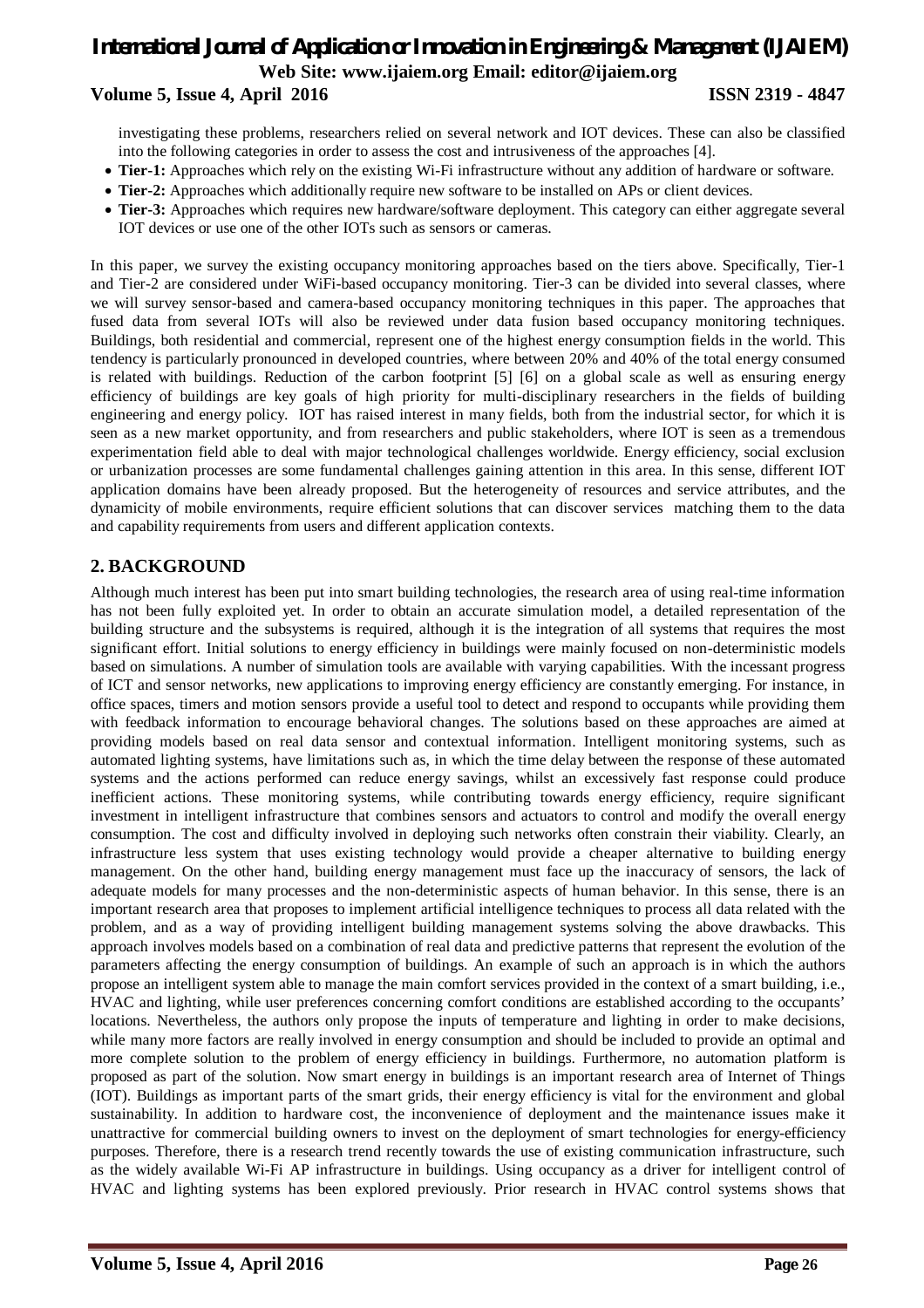# *International Journal of Application or Innovation in Engineering & Management (IJAIEM)* **Web Site: www.ijaiem.org Email: editor@ijaiem.org Volume 5, Issue 4, April 2016 ISSN 2319 - 4847**

occupancy information can be used to drive a more optimized HVAC [7] schedule. However, due to the difficulty in obtaining real time accurate occupancy data, many of these techniques focus on using pre-determined schedules. Many modern buildings use passive infrared sensors (PIR) to drive lighting; the PIR sensors are connected directly to local lighting fixtures and are rarely used for intelligent HVAC management[8]. These PIR sensors are also simple movement sensors and often cannot actually determine if the room is occupied or not. Thus most use a timeout for shutting off the lights (30 minutes is common) which can be sub-optimal. Other methods for detecting occupancy include using sonar based methods or camera based systems that bring up concerns relating to cost, deployment and privacy issues. CO2-based occupancy detection has also been examined - the main limitation of these systems is that they are very slow to detect events such as incoming people. Many modern buildings already contain a limited number of wired sensors. A major barrier to more widespread deployment of sensors, however, is installation costs due to the need for additional wiring for each sensor. The advent of low-cost wireless sensor networks has enabled wider deployment opportunities of a large number of connected sensors. The term "Internet of Things" (IOT) was first used in1999 by British technology pioneer Kevin Ashton to describe a system in which objects in the physical world could be connected to the Internet by sensors. Ashton coined the term to illustrate the power of connecting Radio-Frequency Identification (RFID)tags[9] used in corporate supply chains to the Internet in order to count and track goods without the need for human intervention. Today, the Internet of Things has become a popular term for describing scenarios in which Internet connectivity and computing capability extend to a variety of objects, devices, sensors, and everyday items. While the term "Internet of Things" is relatively new [10][11]. The concept of combining computers and networks to monitor and control devices has been around for decades.

# **3. INTERNET OF THINGS FOR SMART BUILDING**

The IOT architecture proposed in this work is depicted in Figure 1. For the design of this architecture, as it has been already mentioned, we have especially taken into account the vision proposed by the IOT project. Following this approach, our IOT-based architecture promotes a high-level interoperability at the communication, information and service layers. Our approach is generic enough to be applicable in different smart environments such as intelligent transport systems, security, health assistance or smart buildings, among others. A smart building provides occupants with customized services thanks to the intelligence of their contained objects, be it an office, a home, an industrial plant, or a leisure environment. Since the building environment affects the quality of life and work of all citizens, buildings must be able of not only providing mechanisms to minimize their energy consumption (for instance, integrating their own energy sources to ensure their energy sustainability), but also of improving habitability and productivity. Sensor and actuator deployments in buildings need to be optimized in such a way that the associated cost is offset by the economic value of the energy saving.

**A. Technologies layer :** Looking at the lower part of Figure 1, input data are acquired from a plethora of sensor and network technologies such as Web, local and remote databases, wireless sensor networks or user tracking, all of them forming an IOT framework. Sensors and actuators can be self-configured and controlled remotely through the Internet, enabling a variety of monitoring and control applications. Among previous works related with automation systems for smart buildings presented in literature, we take as reference the proposal given in [12], where the authors describe an automation system for smart homes on top of a sensor network. Although the goal pretended in this work is similar to the one aimed by our reference use case here presented, the system lacks on automation flexibility, since each node of the network only offers limited I/O capabilities through digital lines, there is not a local friendly interface for users in the house, and, what is most important, the integration of energy efficiency capabilities is in fact weak. The work presented in [13] is also based on a sensor network to cope with the building automation problem, but this time the messages of the routing protocol include monitoring information of the building. We present here a real and interoperable experience on a general purpose platform for building automation, which is able to address the problem of energy efficiency and comfort, monitoring and security issues, among others, by means of a flexible sensor architecture which allows the collection of data, and is able to control a wide range of automated parts of the building. Our automation system, which is used to gather information from sensors and actuators allocated in the building, has been developed as a particular study case of our system in the University of Murcia in a test bed building6. The base system is known as Domosec, and its main components were presented in detail in [14]. Domosec has been used as the basis for an automation system able to monitor environmental parameters, gather data for tracking occupants, detect anomalies (such as fire and flooding in buildings), and take actions to deal with key efficiency requirements, such as saving power or water consumption. The main components of this architecture are the network of Home Automation Modules (HAM) [15] and the SCADA (supervisory control and data acquisition). The HAM module comprises an embedded system connected to all the appliances, sensors and actuators of the various spaces of the building. These devices centralize the intelligence of each space, controlling the configuration of the installed devices. Additionally, the SCADA offers management and monitoring facilities through a connection with HAMs. Thus, all the environmental and location data measured by the deployed sensors are first available in HAMs and then reported to the SCADA, which maintains a global view of the whole infrastructure.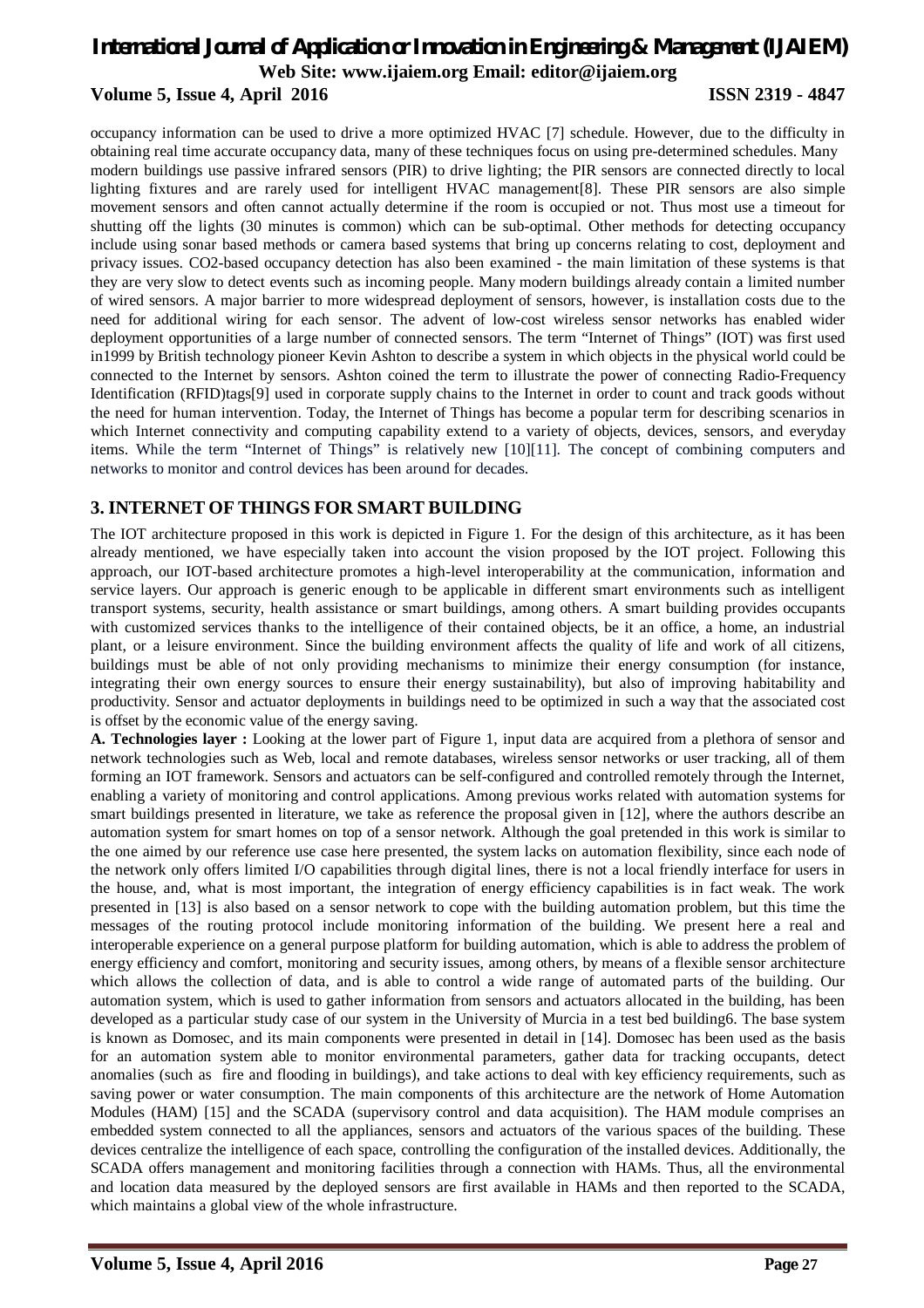# *International Journal of Application or Innovation in Engineering & Management (IJAIEM)* **Web Site: www.ijaiem.org Email: editor@ijaiem.org**

**Volume 5, Issue 4, April 2016 ISSN 2319 - 4847** 



**Figure1** IOT Architecture For Smart Building

**B. Middleware layer:** This layer is responsible for the management of the information flows provided by different sources. The different information sources could be: sensors, data bases, web pages, etc., whose data and behavior can be controlled. These data sources can be enquired through several coordination mechanisms, for instance through publisher/subscriber methods. In our IOT-based architecture, we use the OCP platform (Open Context Platform), developed by the University of Murcia and further described in [15]. OCP is a middleware to develop context-aware applications, which is based on the paradigm of producer-consumer. Hence, the producer, in our case the Domosec system collecting information from the automated devices, adds information to the OCP. Meanwhile one or more consumers interested in some specific context parameters are notified about the changes performed in this information. The context information is collected in an ontology defined according to the model that represents the knowledge of the application domain, while a service to manage this information using OCP is used by consumers and producers of the context.

**C. Management layer:** This layer is responsible for processing the information extracted from the middleware and for making decisions according to the final application context. Then, a set of information processing techniques are applied to fuse, extract, contextualize and represent information for the transformation of massive data into useful knowledge that is also distributed. In this layer two phases can be distinguished. The first one acts as context consumer of the middleware, and intelligent data processing techniques are implemented over the data provided by the middleware layer. The second phase acts as context producer. In this stage, complex event and decision making processes are applied to support the service layer with useful knowledge. Considering the specific application in the smart buildings context, in this layer it should be implemented the data processing techniques for covering, among others, security, teleassistance, energy efficiency, comfort and remote control. In this context, intelligent decisions are made through behavior based techniques to determine appropriate control actions, such as appliance and lights control, power energy management, air conditioning adjustment, etc.

**D. Services layer:** Finally, the specific features for service provisioning, which are abstracted from the final service implementations, can be found in the upper layer in Figure 1. This way our approach is to offer a framework with transparent access to the underlying functionalities to facilitate the development of different types of final applications. Besides, buildings are an important energy consumption area worldwide,[16] with a pronounced tendency in recent years. As a reference, in developed countries the electric consumption of buildings covers between 20% and 40% of the total [17].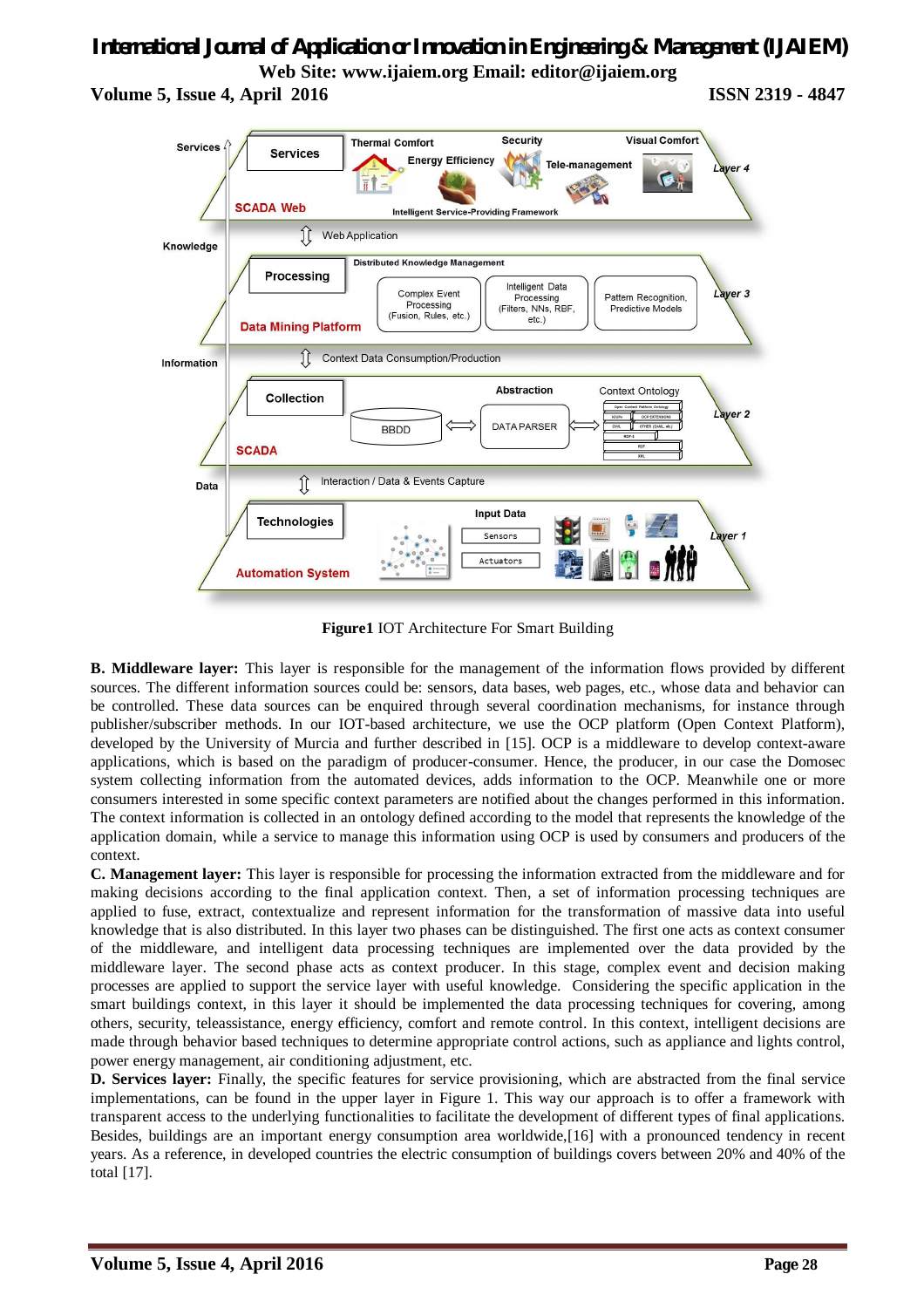# *International Journal of Application or Innovation in Engineering & Management (IJAIEM)* **Web Site: www.ijaiem.org Email: editor@ijaiem.org Volume 5, Issue 4, April 2016 ISSN 2319 - 4847**

# **4. PROPOSED SYSTEM**

Buildings as important parts of the smart grids, their energy efficiency is vital for the environment and global sustainability. In addition to hardware cost, the inconvenience of deployment and the maintenance issues make it unattractive for commercial building owners to invest on the deployment of smart technologies for energy-efficiency purposes. Therefore, there is a research trend recently towards the use of existing communication infrastructure, such as the widely available Wi-Fi AP infrastructure in buildings. Enabled By occupancy monitoring capabilities, there are extensive Opportunities for improving the energy consumption of buildings. In this respect, the major challenges we envision are 1) to achieve occupancy monitoring in a minimally intrusive way, e.g., using the existing infrastructure in the buildings and not requiring installation of any apps in the users' smart devices, and 2) to develop effective data fusion techniques for improving occupancy monitoring accuracy using a multitude of sources. This Paper surveys the existing works on occupancy monitoring and multi-modal data fusion techniques for smart commercial buildings With the availability of IOTs in commercial buildings, building occupants and environment can be monitored in real time. In this way, we can have real-time access to occupancy counts in different zones of the building and even locate most of the users carrying a wireless device. This real-time occupancy status information can be used in a variety of applications controlled by the BMS. For example, the smart building systems of the future can adjust their energy consumption by intelligently controlling the HVAC, and respond promptly to any potential issues that can put the building off its track to carbon neutrality [5] [6]. In addition to energy issues, real time occupancy tracking may also help rescuing survivors in case of emergency response applications. The security or fire system can benefit from this information through the BMS. Finally, this information may also be used to improve building surveillance and security, and help in better deploying the wireless communication infrastructure for fulfilling ubiquitous throughput guarantees throughout the buildings. Due to such advantages of occupancy detection/monitoring, many approaches have been proposed in the literature by considering the use of different devices, assumptions, and goals. Based on most advanced sensing technologies, smart buildings must be able to monitor status parameters, analyze these data and, finally, actuate to reach some objectives, but considering at the same time transversal and essential goals such as cost and, more recently, energy efficiency [7]. The latter is obviously interrelated to cost, but, in the last years, its influence in environment preservation has gained terrain. The main goal of the scenario here presented is to reduce the energy consumption of a smart building through efficient management of resources, while occupants comfort needs are satisfied at acceptable levels, being necessary to rely on multiple network accessible devices and services. Below we formulate the problem associated to the provision of these services in the smart buildings context. Semantically, the IOT means "A world-wide network of interconnected objects, uniquely addressable, based on standard communication protocols" [18][19]..

# **5. APPLICATIONS**

It is mainly used for Offices, colleges, school In Industry. The need for this device to occupancy monitoring of smart building. It is beneficial for hospitals. In hotels.

# **6. CONCLUSION**

The developed system effectively monitors and controls the occupancy monitoring for energy efficient smart building. Thus, the real-time monitoring of the electrical appliances can be viewed through a website. The system can be extended for monitoring the whole intelligent building. Finally, we investigated the current efforts where IOT comes into picture with the involvement of smart phones, and Wi-Fi APs.

# **REFERENCES**

- [1]. G. Levermore, Building Energy Management System: An Application to Heating, Ventilation, Lighting and Occupant Satisfaction. Taylor & Francis, 2002.
- [2]. T.-Y. Chen, C.-H. Chen, D.-J. Wang, and Y.-L. Kuo, "A people counting system based on face-detection," in Genetic and Evolutionary Computing (ICGEC), 2010 Fourth International Conference on, Dec 2010, pp. 699– 702.
- [3]. T. van Oosterhout, S. Bakkes, and B. J. A. Krse, "Head detection in stereo data for people counting and seg mentation." in VISAPP, L. Mestetskiy and J. Braz, Eds. SciTePress, 2011, pp. 620–625. html#OosterhoutBK11
- [4]. R. Melfi, B. Rosenblum, B. Nordman, and K. Christensen, "Measuring building occupancy using existing network infrastructure," in Green Computing Conference and Workshops (IGCC), 2011 International, July 2011, pp. 1–8.
- [5]. "Radio-Frequency Identification." Wikipedia, the Free Encyclopedia, September 6, 2015.https://en.wikipedia.org/wiki/Radiofrequency\_identification